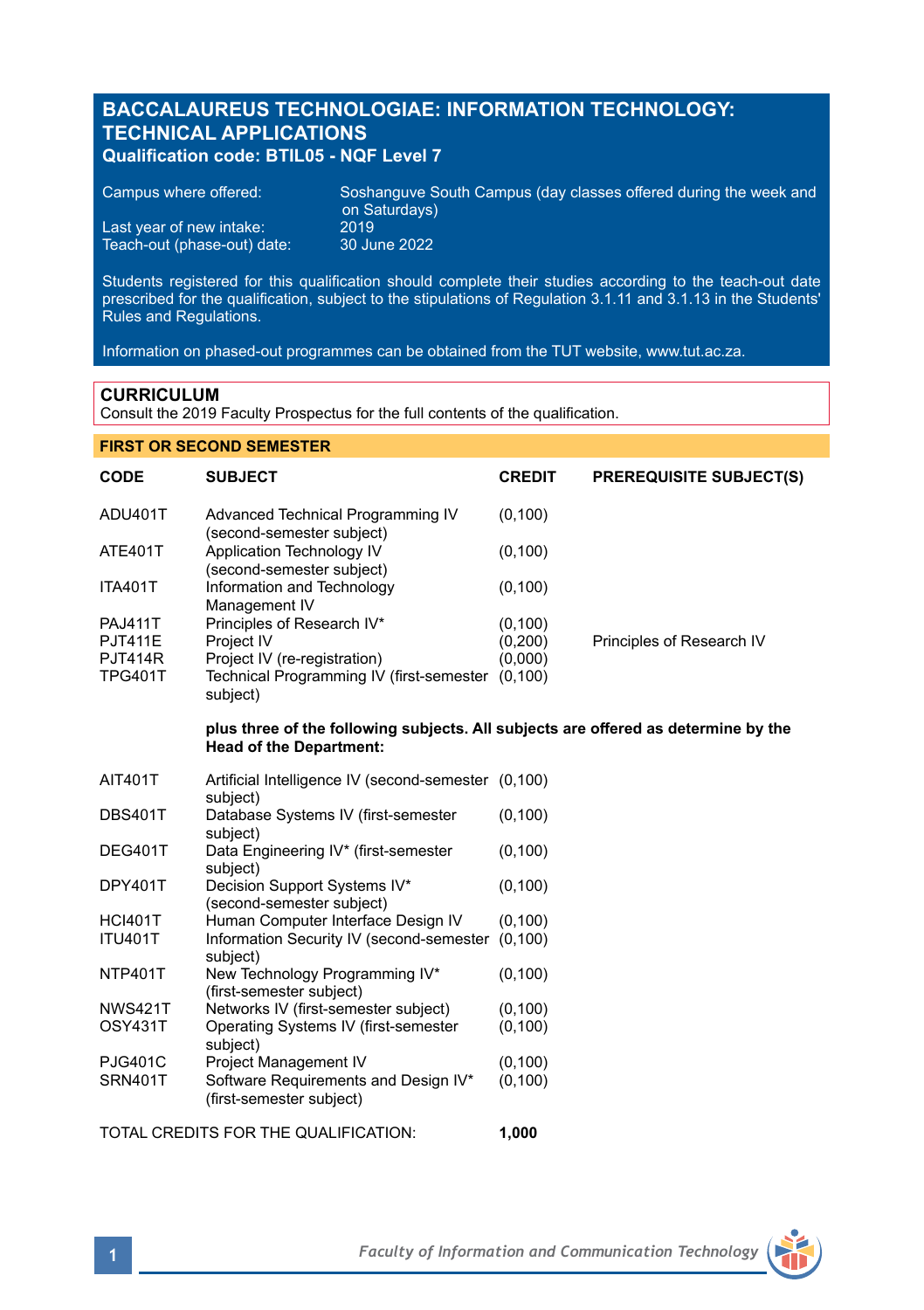# **SUBJECT INFORMATION (OVERVIEW OF SYLLABUS)**

The syllabus content is subject to change to accommodate industry changes. Please note that a more detailed syllabus is available at the Department or in the study quide that is applicable to a particular subject. At time of publication, the syllabus content was defined as follows:

# **A**

### **ADVANCED TECHNICAL PROGRAMMING IV (ADU401T) 1 X 4-HOUR COMPUTER-BASED** *(Subject custodian: Department of Computer Science)*

Aim: This subject focuses on introducing students to server-side component architecture using Enterprise Java Bean (EJB3.0). The students are exposed to EJB specifications to provide a standard way to implement the back-end "business" code typically found in enterprise applications. Objectives: Understanding EJB in relation to the J2EE architecture, annotation-based EJB programming model and persistence model for entity beans. Key Topics: Session bean, entity bean, message-driven bean, annotations, web services. (Total tuition time:  $± 40$  hours)

# **APPLICATION TECHNOLOGY IV (ATE401T) 1 X 3-HOUR PAPER**

### *(Subject custodian: Department of Computer Science)*

The purpose of this subject is to equip students with skill and knowledge in the use of software design patterns. The subject exposes students to the commonly used creational, structural and behavioural design patterns. (Total tuition time: ± 40 hours)

# **ARTIFICIAL INTELLIGENCE IV (AIT401T) 1 X 3-HOUR PAPER**

### *(Subject custodian: Department of Computer Systems Engineering)*

Aim/Purpose: To introduce the fundamentals of the art of creating machines that perform functions that require intelligence when performed by people. The field includes problem solving, communicating, perceiving and acting, learning, knowledge, reasoning and planning, uncertain knowledge and reasoning. (Total tuition time:  $± 26$  hours)

# **D**

#### **DATA ENGINEERING IV (DEG401T) 1 X 3-HOUR PAPER**

### *(Subject custodian: Department of Computer Science)*

The aim of this subject is to address the issues of data representation for data mining. Objectives: On completion of this subject, students should be able to prepare and process data for meaningful interpretations. Key topics: data engineering models, data mining tool, normalisations and redistributing variables, introduction to Neural network. (Total tuition time: ± 40 hours)

# **DATABASE SYSTEMS IV (DBS401T) 1 X 3-HOUR PAPER**

### *(Subject custodian: Department of Computer Science)*

This subject assumes knowledge of databases and builds on this existing database knowledge by presenting database design and technology concepts. Fundamental database concepts are covered as well as relational database models and normalisation; entity-relationship modelling; transaction management and concurrency control; distributed database management systems; object-orientated databases; client/server systems; data warehousing, data mining and also databases in electronic commerce. (Total tuition time: ± 40 hours)

# **DECISION SUPPORT SYSTEMS IV (DPY401T) 1 X 3-HOUR PAPER**

*(Subject custodian: Department of Computer Science)* The subject focuses on decision support systems and business intelligence, human decision making pro-

cesses, decision making, systems, modeling and support, decision support systems concepts, methodologies and technologies, modeling and analysis, data mining for business intelligence, artificial neural networks for data mining, text and web mining, data warehousing and the CART algorithm. (Total tuition time: ± 40 hours)

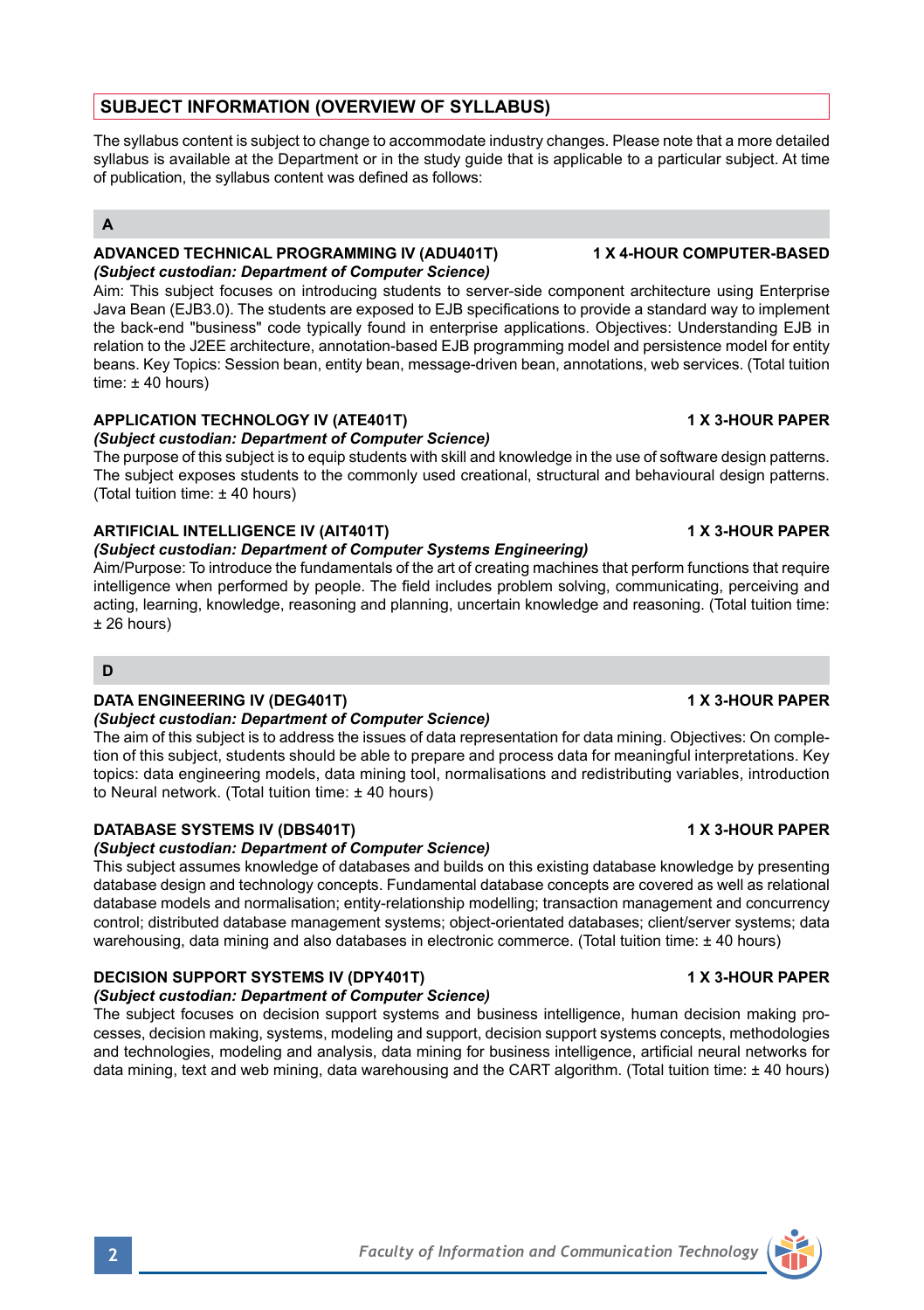#### **HUMAN COMPUTER INTERFACE DESIGN IV (HCI401T) 1 X 3-HOUR PAPER** *(Subject custodian: Department of Computer Science)*

Students gain knowledge and skills required for designing interactive products to support the way they communicate and interact in their everyday and working life. Students should know how to generate user requirement, design, evaluate and implement interactive computing systems for human use with other human factors and ergonomics. The subject's main topics include: the use of general HCI principles to design screens for Windows application and for the Web; understanding users and user-centered design; identifying needs and establishing requirements; doing conceptual design, prototyping and construction of human computer interfaces for different types of users. (Total tuition time: ± 40 hours)

### **I**

#### **INFORMATION AND TECHNOLOGY MANAGEMENT IV (ITA401T) 1 X 3-HOUR PAPER** *(Subject custodian: Department of Informatics)*

This subject provides concepts and frameworks for understanding the potential impact of Information Technology (IT) on business strategy and performance. The subject focuses on the implications of increased digitisation for defining business strategies and operating models, and explores the roles of both general managers and IT executives in using IT to achieve operational excellence and business agility. On successful completion of this subject, the student will be able to develop an IT Strategy for a digital enterprise; evaluate how IT will shape future businesses and the contribution of enterprise architecture; evaluate the risk and benefits of digitised processes and compare strategically whether to perform those processes internally or externally; assess the impact of globalisation; motivate why some firms are better able to convert their IT investments into business value; and implement steps to ensure effective IT decision making. (Total tuition time: ± 54 hours)

# **INFORMATION SECURITY IV (ITU401T) 1 X 3-HOUR PAPER**

# *(Subject custodian: Department of Information Technology)*

Encryption and decryption algorithms, protocols, operating systems, databases and network security. (Total tuition time: ± 40 hours)

### **N**

# **NETWORKS IV (NWS421T) 1 X 3-HOUR PAPER**

*(Subject custodian: Department of Information Technology)* A study of advanced network management. (Total tuition time: ± 36 hours)

#### **NEW TECHNOLOGY PROGRAMMING IV (NTP401T) 1 X 3-HOUR PAPER** *(Subject custodian: Department of Computer Science)*

Aim/Purpose: To expose students to a programming paradigm not covered by typical application design strategies. Objectives: The student must be able to identify mobile agents from similar technologies, create a mobile agent solution, understand the privacy and security concerns related to mobile agents and theorise on improvements which can be brought to bear on this paradigm. Key topics: Software agents, Intelligent Agents, AI, Relocatable code, RPC's, RMI's, Process Migration, Execution environments, Killer Apps. (Total tuition time: ± 40 hours)

# **O**

# **OPERATING SYSTEMS IV (OSY431T) 1 X 3-HOUR PAPER**

#### *(Subject custodian: Department of Computer Systems Engineering)*

The main objective of this subject is to design and program a simple operating system (using layered technology), programmed in Assembler, C or C++ programming languages. The simple operating system will have a programmed boot process (written in Assembler only), a kernel (can be written in Assembler, C or C++ combination), file system (can be written in Assembler, C or C++ combination), and command interpreter or shell (can be written in Assembler, C or C++). Students should have prior (and solid) knowledge of operating systems and C or C++ programming language before embarking on this subject. The subject starts off with a revision of Assembler programming only. No revision of C or C++ is done, as this is required from students. When time permits, advanced concepts (in theory only), such as memory management, process management and process scheduling, as well as types of operating systems, such as distributed, parallel, embedded and/ or real-time operating systems, are evaluated theoretically. (Total tuition time: ± 26 hours)